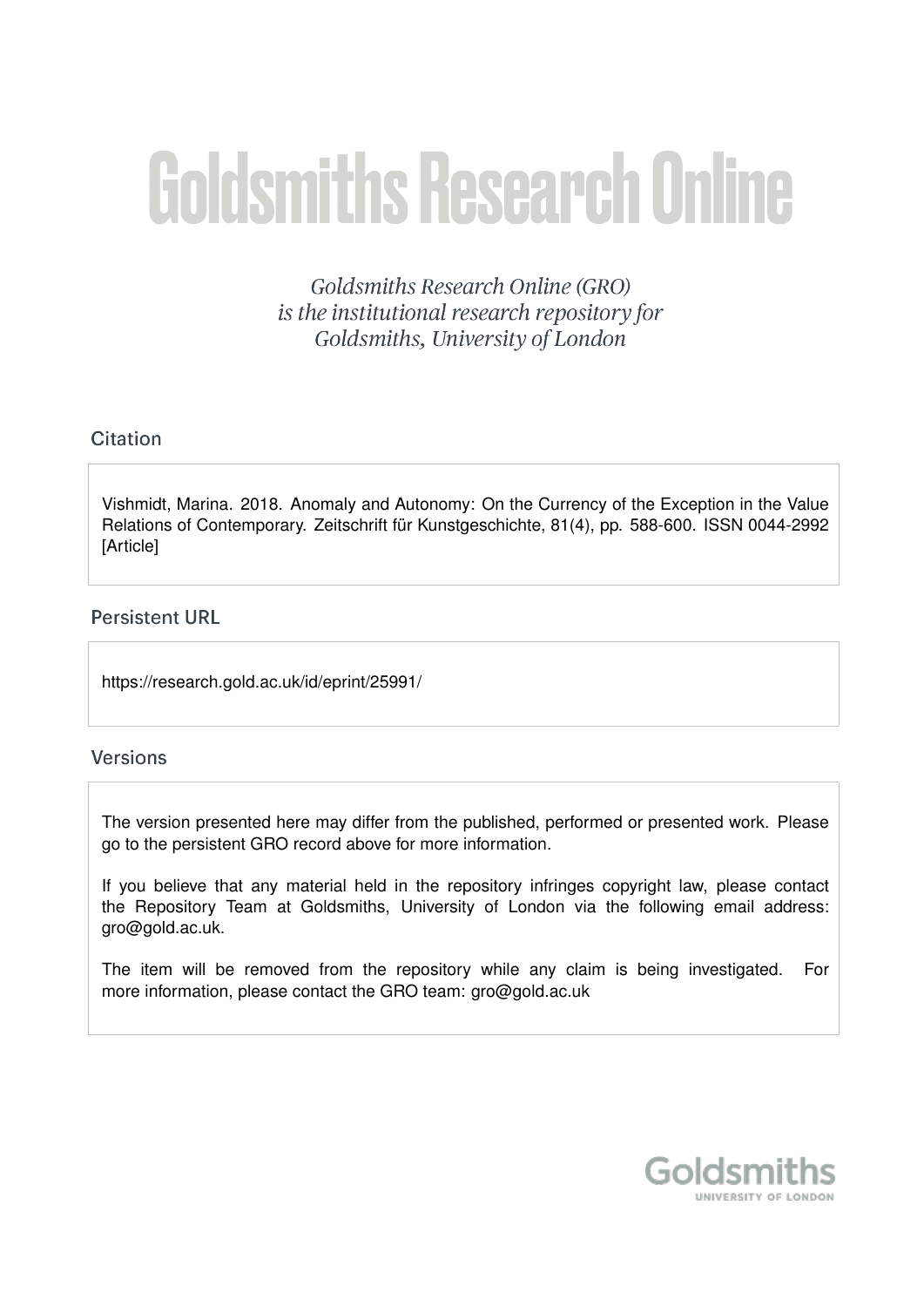# Anomaly and Autonomy: On the Currency of the Exception in the Value Relations of Contemporary Art

#### I. Introduction

The question of the anomaly as a way of framing the economy of art in capitalism is an interesting and a demanding one. This is because, unlike in most logical cases and empirical situations, where it is the rule that makes the exception visible, in the case of art – and, as I will suggest, not only art – it is the exception that allows us to understand the rule. What does that mean? By focusing on a social form that appears to be anomalous to the rules of markets and the law of value alike, we come to see the tools of accounting as markers of unaccountability. The rule in its suspension; suspended before us, visible from every angle.

According to the precepts of the critique of political economy, as interpreted and developed by Marxist aesthetic theorists from the mid-20<sup>th</sup> century onwards, the basis of art's exceptionality to the law of value that obtains in capitalist societies is that art production is not conducted under the conditions held to be typical of this law.<sup>1</sup> Principally, it is not produced under the conditions of wage labour – the form of social labour that distinguishes capitalism from other modes of production – with its two sides of abstract and concrete labour. Art production, by and large, is not organised industrially and does not transpire according to economies of scale and product innovation in an investor-driven competitive market. Most art is not produced in response to market demand nor on an assembly line with workers being paid either a piece rate or by the hour. Moreover, artists tend to own their means of production, though of course many also commission other workers and producers in the manufacture of their works, not to speak of object-less practices. In light of the above, Marxist categories would determine art-making itself as neither formally nor really subsumed, producing neither absolute nor relative surplus value.<sup>2</sup> Thus, because art is normatively neither performed nor made under conditions where surplus value is extracted, it does not produce value – in the sense of value as abstract, socially necessary and socially average, equalisable labour time. It can therefore be proposed that art has no value in this homogeneous, empirically quantifiable sense. On the other hand, art certainly has a price, since it can be exchanged for money in the marketplace like any other commodity.

Acknowledging the latter in particular, it is clear that while we can discuss art as having a highly indirect and mediated relationship to the law of value as described above, these very mediations ensure it can be discussed as multiply determined by the *form of value*. 'Form' here is to be understood as referring to social relationships that are themselves multiply constituted by value relations such as commodity, price, technology, market (but also gender and race). They derive their character as value relations from their *formation* by the total social relation of capital, given that it is the specificity of their conjunction and not any of these factors in isolation which ensure we are dealing with a capitalist society *per se*. 3

So, if art is an exception in terms of these classic and still highly material categories, we can ask: what kind of exception is it? And is it the only exception? Before addressing those questions, we can perhaps point to a yet more decisive one, which is to what extent taking on this idea of the exception as a lens to ascertain the form and function of the rule implies that we start see-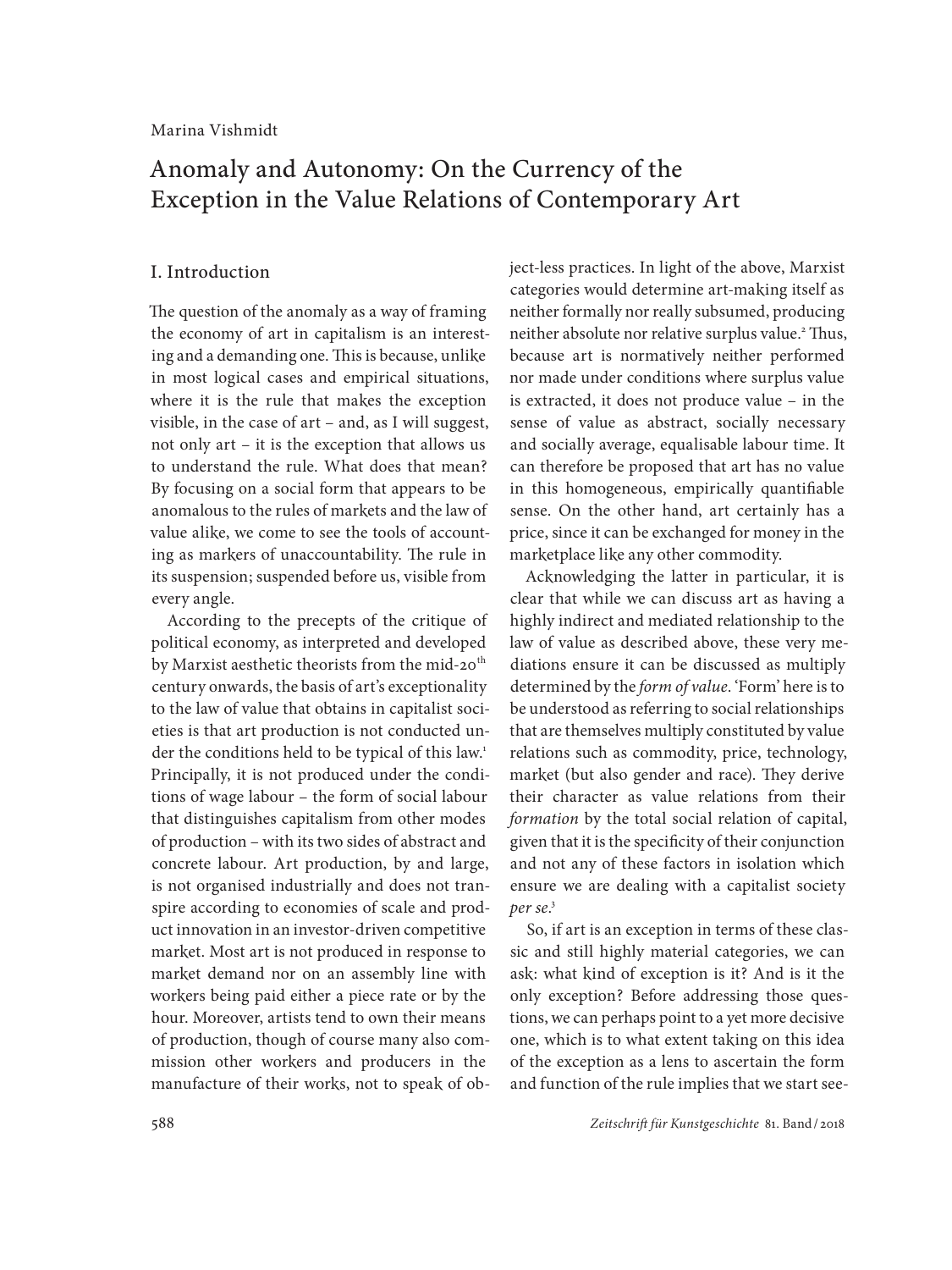ing the work of the exception to value at the very core of value. This means seeing unwaged labour as core to waged labour. This goes beyond the sense of unwaged labour as the technical source of surplus value, but includes its empirical and socially differentiated manifestations. Here, we would consider the systemic reliance of capital on unpaid reproductive labour, on coerced and enslaved labour, and all the mundane and lethal, gendered and racialised social asymmetries this generates and whose management has been key to the development of capitalist modernity from the start.4 What's more, violence and inequality are built into the allegedly free wage contract, both legally and empirically, as we can read in Marx's *Capital*, in the historical record, and in the news.<sup>5</sup>

With this constituting the background to our inquiry, we approach the first question – what kind of exceptionality do we have in mind when we attribute exceptionality to art? Such a question often commences with, not to say defaults to, the contradictions of artistic subjectivity as it has come to exemplify the unique, creative individual of liberalism. This has been long established in the critique of the asocial imperatives which comprise the social content of the exceptional artistic individual, from patriarchal Romantic ideologies of genius to today's personal brands. Such formulations do hit on a neuralgic point, often touching – perhaps inevitably – on the personal and the ethical in the felt need to put at stake the social conditions for the reproduction of the artistic subject as itself an index of the special moral sensitivity of the artist. This can be seen as one of the keys to the artist's status of exemption from the 'rule', the average, of capitalist market relations. The very refusal of exceptionality thus has to draw on the resources of exceptionality to hit its critical mark. Such an individualisation, in common with most forms of 'privilege politics', has the potential to overshadow, as well as potentially to reveal, structural arguments which are not simply

empirical (in the 'follow the money' sense), such as the social and institutionalised division of labour which reproduces art, at least historically, as the spiritualised exception to the quantified rule. That this is the decisive condition for both the artwork and the artistic subject points to the deep roots of the exception, and it is perhaps Theodor W. Adorno who has brought the most comprehensive approach to this problem: "The truth content of artworks, which is indeed their social truth, is predicated on their fetish character. The principle of heteronomy, apparently the counterpart of fetishism, is the principle of exchange, and in it domination is masked."6

However, if we acknowledge that art – as practice and as institution – is multiply mediated, we see that it constitutes a mediation in its own right, a function to which its status as exception is decisive. In modernity, art has represented a safe space for eternal human values, a means of class mobility, and finally a mystified last resort of freedom, a sphere of licensed dissent whose incursions into political traction or celebrity culture serve as a foil to the more abiding facts of insulation and isolation. Nonetheless, art has held on to a utopian character, precisely due to this insulation, even as it has been increasingly called upon to serve as an institutional redoubt for forms of cultural and political opposition that have been crowded out of their older, welfare capitalist social spaces and channels. Yet, in an age where capitalist extraction seems increasingly less in need of mediations which can legitimate its rule – mediations such as culture, education, or even formal, much less substantive, democracy – art tends ever more relentlessly to become a status good, less distinct from other types of luxury commodities and investment sectors. Hence, the role of criticality in artistic discourse, functioning as it has in recent years as the marker of conflicted empathy with the victims of unchangeable social conditions, becomes increasingly superfluous, and thereby inflationary, in line with the production it concerns it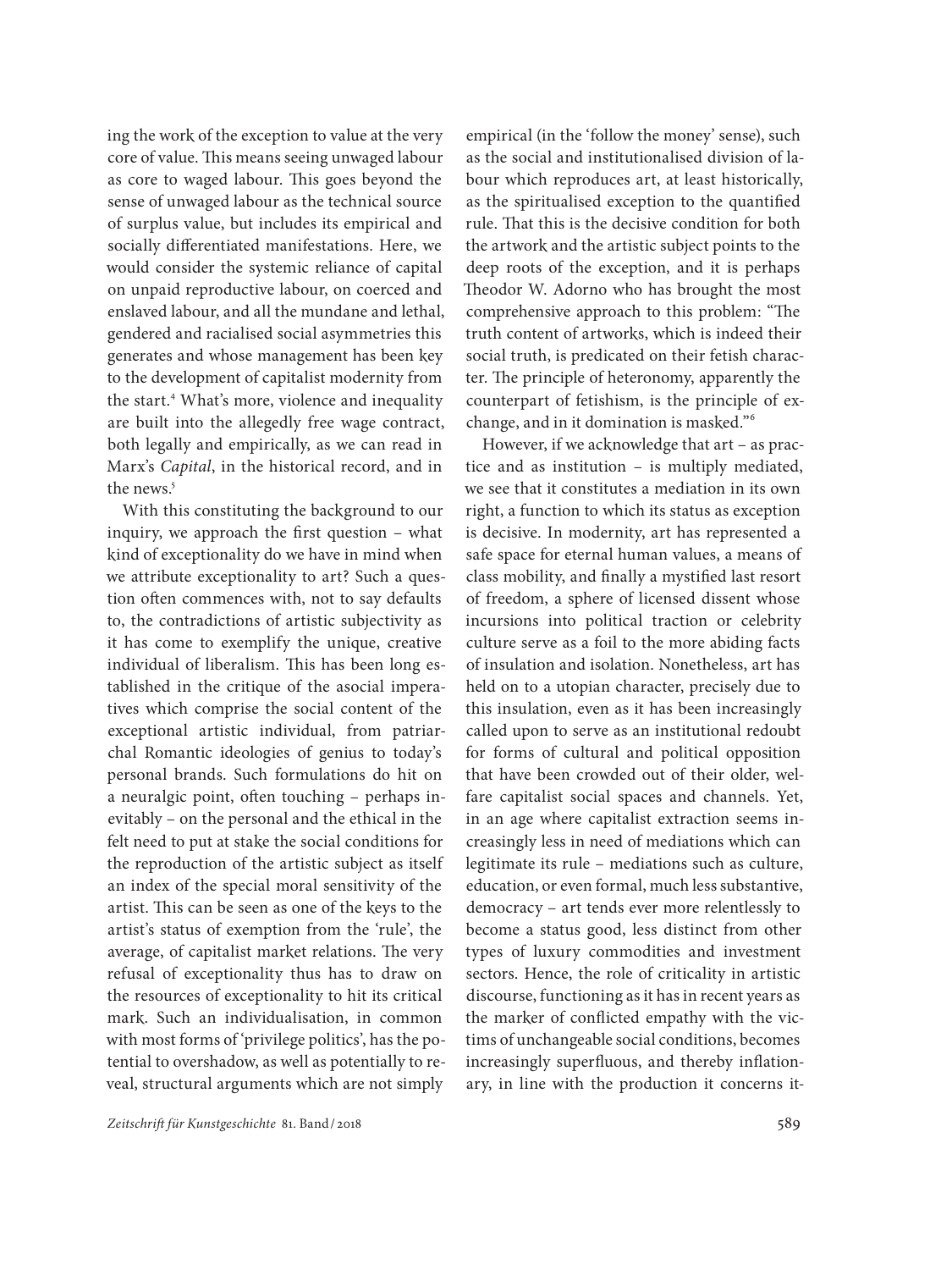self with. A 'turn' may yet be observed, in which art institutions of all types rush to match their shrinking budgets with more radical content that makes a 'second appearance' in the space of cultural production. Here, cachet is drawn from the academy or grassroots activity that may have developed elsewhere or in another historical moment, while in return a platform is offered – one which is hard to jettison for strategic no less than economic reasons.

#### II. Anomalies That Matter

Thus far the discussion of art's exceptionality to value relations has stuck quite closely to the received account of artistic autonomy in critical Marxian social theories of art, tracing both the material and ideological anchors of this principle of autonomy. The account sought to establish the 'uses' of this exceptional autonomy, albeit to a limited extent.7 This likewise managed to indicate at least some of the degree to which we need to consider art as not only *subject to* an exceptionality (excused from the rule), but as *representing* exceptionality *in general* to the systematic operation of capitalist logics (the exception to the rule). If we follow the latter dimension of the question, then a more thorough inquiry into the character of the anomaly as it is perpetuated through and included within those logics will be needed. Is exceptionality anomalous or is it 'ordinary', as Raymond Williams predicated of culture?<sup>8</sup>

When we talk about art's exceptionality to the rules of capitalist reproduction – the exceptionality to production is easier to trace – the most basic question is if we mean those rules to be understood as social or as economic. No less do we need to be able to explain the ground of the distinction between these. If the question of exceptionality is asked from within a Marxist problematic, it is clear that there cannot be an absolute division between the social

and the economic, since the whole premise of the critique of political economy is that society is an antagonistic construction, one of whose fault lines is the economy. And it is a fault line precisely because it gets detached from society, which is to say from social conflict, and placed in an autonomous zone where it exerts an authoritative and controlling influence over social relations through the technocratic theodicy of free markets and optimal competition. This is the terrain developed by Michel Foucault in his account of ordo-liberalism as the history (and reference point) of neo-liberalism. He discusses how ordo-liberalism recuperates the 19<sup>th</sup> century liberal emphasis on these factors but dramatically transforms them with its vision of a strong state that fosters not just markets and competition, but the entrepreneurial subjectivities that look to competition and markets rather than to a redistributive state as the source of social goods. The state is strong enough to protect its neutrality from the political claims of civil society and social classes; it exists to protect private property from these claims, rather than to adjudicate how it should be held and used.<sup>9</sup> Thus, even before the principle of the state's monopoly on legitimate violence comes into play, its neutrality is shown instead to be partiality to the already powerful and well-resourced. However, as many political theorists have pointed out, this neutrality of the state and its institutions is not fictitious but real, to the extent that the state's claim to its citizens' loyalty rests on the premise of this neutrality, and thus can claim to be acting in their interests, at least some of the time.<sup>10</sup> It is responsible for creating 'hegemony' among otherwise conflictual social actors (Gramsci), by seeming to rise above civil society and its short-term interests  $(Hegel).$ <sup>11</sup>

The argument that the 'economy' is a specific political project, historically situated in modernising capitalist Western Europe occurs in numerous strands of scholarship, though the theoretical premises of the argument generally owe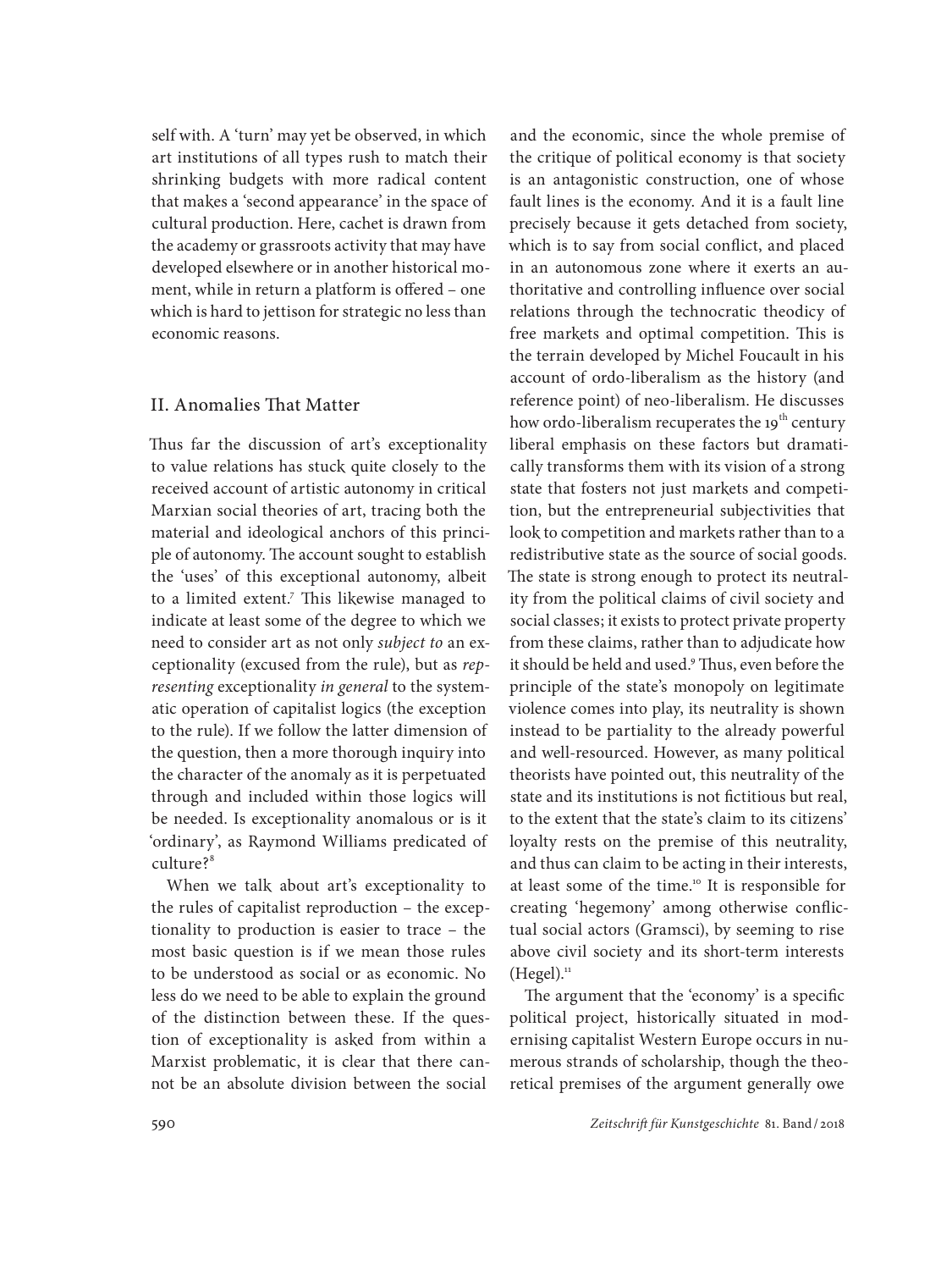more to Foucault than to Marx. Nevertheless, the Marxian imprint is strong and often lends itself to articulation with the Foucauldian argument in its emphasis on the structural role of multiply mediated relations of force. The economy cannot stand outside of society, just as the state cannot stand outside of either – yet both dominate through the fiction of being above and beyond the transactions of 'civil society', in Hegelian or in Gramscian terms. Transcendence is one way of denying constitutive antagonism, and complete immanence another: the idea that society is coextensive with the market, for example, or, as we know from the famous Thatcherite adage, the former tends to be absorbed by the latter. Then there is Marx's suggestion that the state is the organised expression of bourgeois class interests.12 Keeping all this in view, the project could then be to identify continuity and separation in different terms: through the logic of the anomaly, as we will see further below.

Before returning to the linkage between the 'exception' and the form of value on a broader scale, it may be helpful to look at how separation and continuity play out in the relationship between two types of universality in liberal capitalist society: that of the commodity form and that of the law. The 1920s Soviet jurist Evgeny Pashukanis similarly traced the linkages between the form of the commodity and the juridical forms of Western liberal jurisprudence, centrally the legal person.<sup>13</sup> As the first object of ownership held by the natural subject, the legal person has full jurisdiction over himself, as we know from John Locke and other liberal philosophers writing in the Anglophone common law tradition. The person is conceived as a proprietor of himself – a self which may be alienated, or exchanged, though an 'inalienable' set of human rights is sometimes introduced to regulate those instances.14 For Pashukanis, the commodity and the subject in Western law are symmetrical, with the law of value and the 'Law' bound far more intimately than the sanctity of (certain) con-

tracts in capitalist societies. As in commodity exchange which abstracts from particular uses and values in favour of the exchange abstraction that enables goods to circulate in markets – the separation of the economy from society – the law abstracts from particular situations and relations to establish a sphere of impartiality over them, when it is in actuality beholden to specific, historically developed power relations and institutional priorities. The fetishism of the free individual and the independence of the juridical sphere correlate to one another, both underpinned by the fetishism of the commodity as the effective premise of all legal institutions in their fundamental commitment to the defence of private property.<sup>15</sup> Here the commodity is seen as an infrastructure or a 'social form', in the tradition of Marxist value-form theory, rather than as a carrier of the 'satisfaction of needs' in a sphere of economic exchange driven by a naturalised feedback of supply and demand. In value-form theory, the question of the exception or the anomaly, as was hinted earlier in the discussion of Adorno's aesthetic theory, is no longer one which can be framed in terms of an erratum within a regular mode of operation of 'economic rationality'. Rather, the social and the economic are, in their separation, ideological outcomes of a mode of social production and reproduction which operates through crisis and contradiction, which is to say, by means of anomalies and exceptions. In that light, the economic exceptionality of art as non-value productive aligns with other 'exceptions' and 'externalities' which do not lend themselves to an anti-capitalist reading by means of their *structural* exceptionality but by their potential for antagonism, or, what we could discuss as the *actualisation* of exceptionality.

From this it follows that whenever the economy is invoked as a separate instance regulated by its very own laws, producing anomalies, exceptions and contradictions through the working of this regularity but whose connection to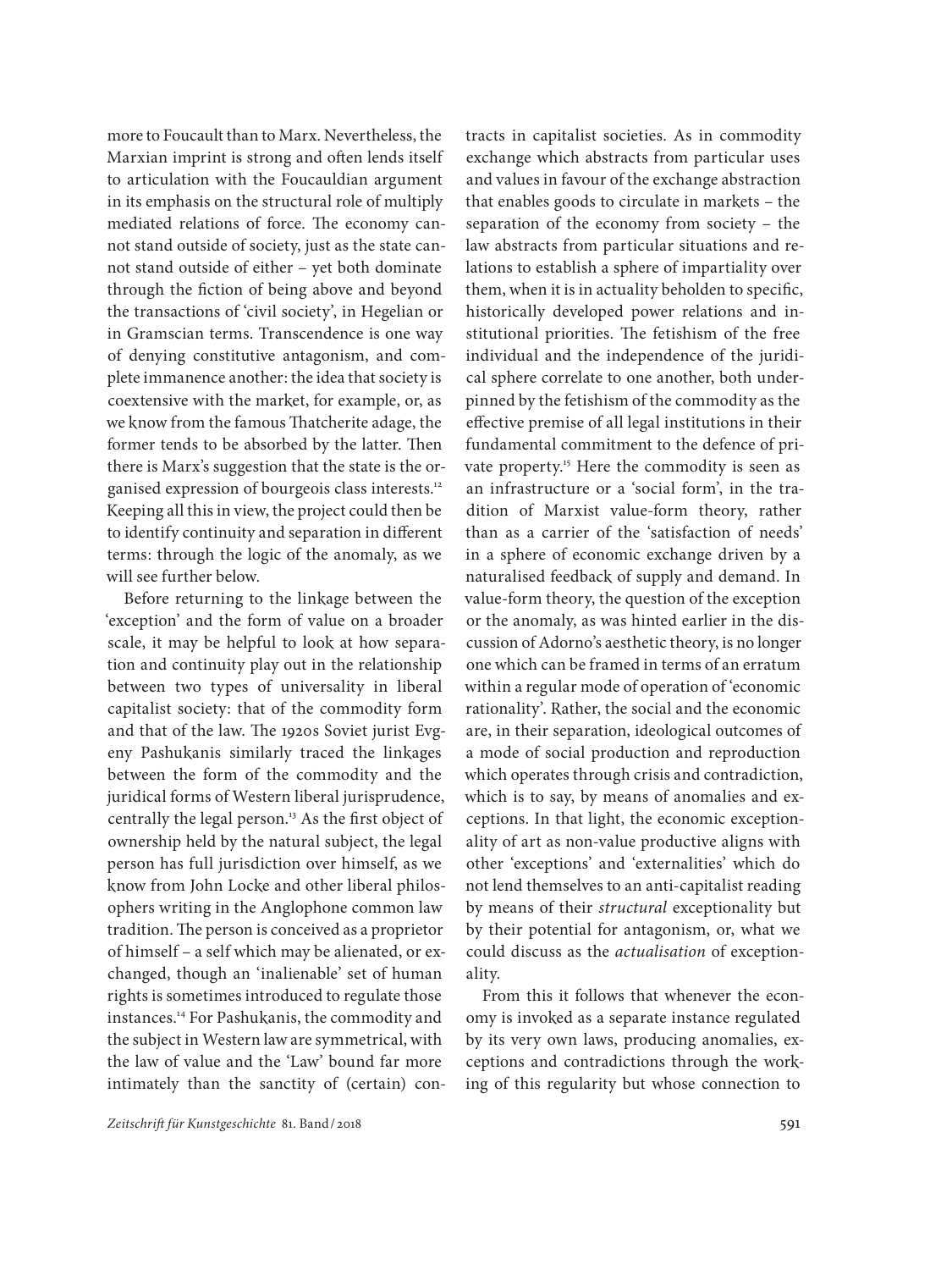the social is at best indirect, we have to insist on the hold of the ordo-liberal and neoliberal project of separation and mastery for this economy, its historical persistence and material effects. Yet in doing so, we also run the hazard of re-legitimating this project. The economy is separate, but it is not exceptional – it is the site for 'veridiction' where truth claims are affirmed and extrapolated to other social instances, which from then on can no longer principally stand as 'other' to this truth machine.<sup>16</sup> However, in drawing the genealogy of the concept of the economy as this kind of separate yet imperialistic instance, we could also turn to the work of social scientist Timothy Mitchell, who writes that "'the economy' is a surprisingly recent product of socio-technical practice".17 Unlike Foucault or Karl Polanyi, he does not trace actual economical structures back to what he underlines is the 'political economy' of the  $18<sup>th</sup>$  and  $19<sup>th</sup>$  century, that is, a practice of government of stock and assets, shading into the management of population as a resource for competitive nation states which Foucault places at the root of 'governmentality'. He rather traces the emergence of the economy as a separate social instance to, in part, its emergence as a specific academic discipline in the mid-20<sup>th</sup> century, that is, to the emergence of 'economics', and its consolidation as a technical and mathematic field with its own laws and predictive powers. But he also has something to say about how this apparatus of the economy goes about creating exceptions: "The invention of the economy required a great work of imagination […] To fix a self-contained sphere like the economy requires not only methods of counting everything within it, but also, and perhaps more importantly, some method of excluding what does not belong."18 And creating the non-economy authorises the creation of a sphere of exceptionality which is held outside the law, regulation, accounting or accountability – a sphere of corporeal and institutionalised violence, but also illegibility, or epistemic violence.<sup>19</sup>

Coming back to our initial inquiry, if art is an exception in terms of the economy, as well as an exception in terms of the Marxist analysis of the socio-economic operations of value, is it the only exception? What else is an exception? Education? Social services? The military? Finance? Or weapons manufacturing, with its classically 'unproductive' output? All these institutions are exceptional to the law of value one way or another, and their economic functionality is also rather obscure, since they do not produce commodities of the kind that can be readily understood according to either system.<sup>20</sup> Does that make them anomalous, and if yes, is the deviation from the production of 'middle-sized dry goods' as academic philosophy, especially in its objectoriented variants, likes to say, under standard wage labour relations have an implicit or explicit political significance?

Famously, neoliberal governance has focused on correcting these deviations of non-economy by installing artificial markets inside organisations and privatising and outsourcing their functions.<sup>21</sup> But as we have seen, exceptionality has actually always been core to the operation of markets, commodities and labour in capitalist societies, and analyses from Marxist feminists, eco-feminists, critical race and postcolonial theorists, and Marxist ecologists have consistently argued for the structural and political significance of the reliance of capital on exploiting unpaid labour and 'free resources' such as an endlessly abundant nature (in which women, the racialised and colonial subjects were, and are still, ruthlessly included). Salient contributions to this discussion have come from feminist theorists and activists such as Silvia Federici and Maria Mies, who explain how 'women, nature and the colonies' became the 'free inputs' which made possible the feats of accumulation enabling the gradual and global development of capitalist modernity over the past several centuries.<sup>22</sup> Recent analysis by systems ecologist Jason W. Moore similarly outlines how the 'exceptional-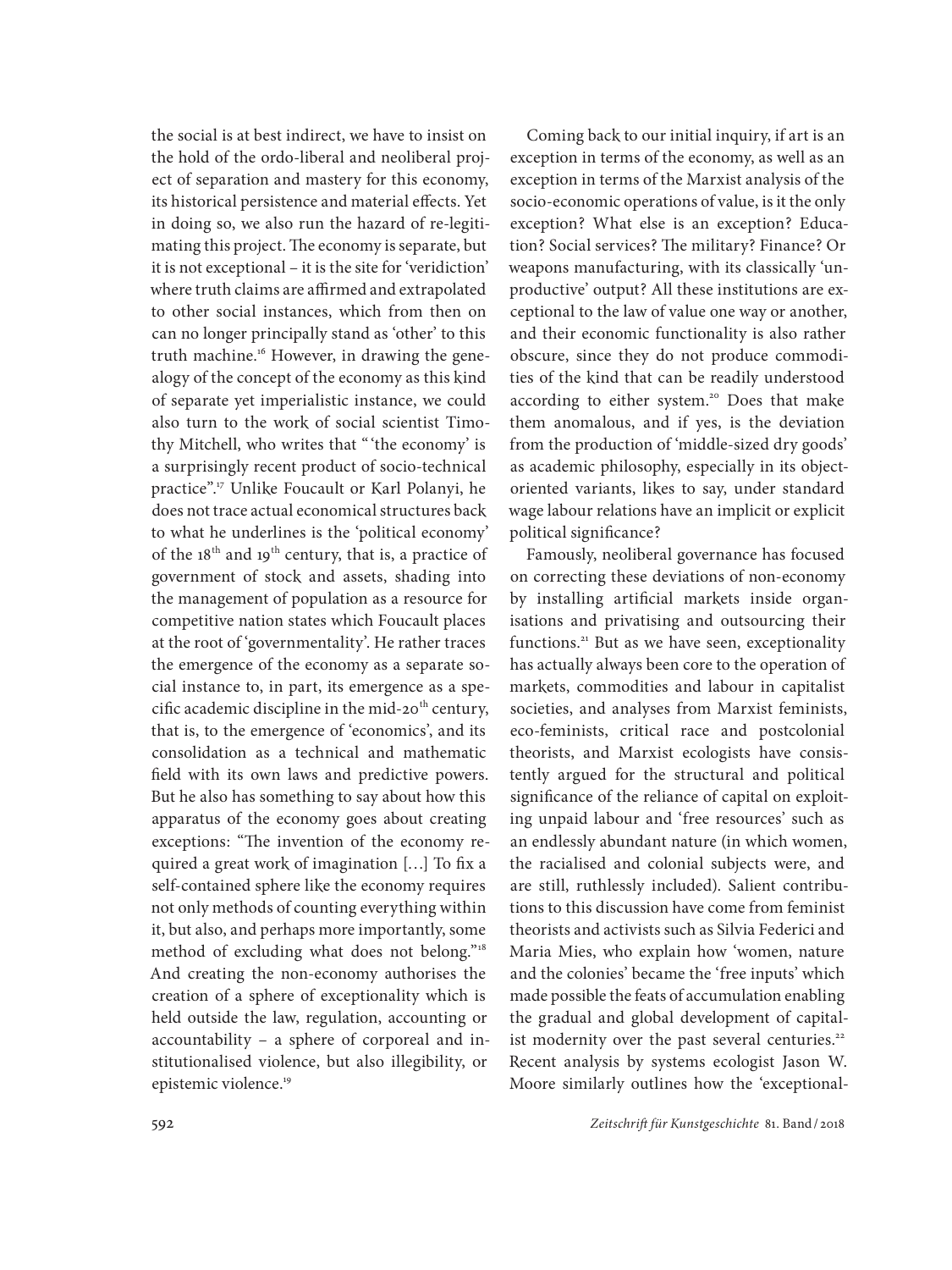ity' of unpaid labour performed by 'human and extra-human natures' is positioned centrally in capitalist accumulation, under the rubric of the 'four cheaps': cheap labour (unfree and/or unwaged), cheap nature, cheap energy and cheap food. This switch of perspective from the exceptionality to the centrality of the unpaid and the unmeasured – to the dynamic of appropriation or extraction over the one of exploitation – to capitalist accumulation is a key clarification of the centrality of the unvalued to capital value.<sup>23</sup> There is here also a salient critique of the dualism between society and nature as it informs radical and Marxian ecological thought, echoing the problematic distinction between society and economy that supports narratives of exceptionality, in art theory and elsewhere. We can add here that Marxist feminism, with its emphasis on the ways in which the labour of feminised subjects<sup>24</sup> is made natural and invisible as 'care', the beyond and beneath of measure of gendered and racialised social reproduction, is crucial to this analysis. The racialisation of those social subjects exposed to 'exceptional' levels of violence, control and subjugation, whether as labour power or as social surplus, is perhaps most dramatically analysed in the 'afro-pessimist' work of writers such as Jared Sexton, Frank B. Wilderson III, and Denise Ferreira da Silva, albeit from a theoretical standpoint based on ontology rather than political economy.<sup>25</sup>

#### III. Autonomies

But art continues to subsist in a rather specific situation. It derives both its market and its social value from an overdetermined, if unstable, exceptionality; from its ability to offer other worlds and ways of being, working and thinking to its producers and interlocutors. It is an atoll of autonomous 'work' in an ocean of dependent 'labour', a space of free creativity (autonomy) in a maze of heteronomy (albeit its entanglement with heteronomy is abiding, from the dependence on the need to recycle accumulated wealth by private individuals and states to the unmeasured and unwaged labour supporting its infrastructural needs).<sup>26</sup> Recalling Adorno's discussion, it is as an anomaly that it confirms the rule – just as money can be said to act like a fluorescent dye that makes labour visible – while as an anomaly, it demonstrates the limits of the rule. Money is an apposite reference to keep in mind here, recalling Fredric Jameson and others writing on the 'autonomisation' of capital, and how the trajectory of avant-garde art in its claims to independence from the social can be compared to the increasing independence and power of finance in geopolitics and social reproduction – one shorthand characterisation of the dynamic of neoliberal capitalism.<sup>27</sup>

Art's distance from the strictures of the economy on a daily, experiential basis is important and critically productive, but also, invariably, ambiguous. It is only when this anomaly is connected to the reproduction of the anomalous as the geophysical and social crises manifesting everywhere – the "expulsions", as Saskia Sassen calls it, and extractions of the current mode of valorisation, no less than the violent condensations of ethnic and gender supremacy such 'endo-colonising' ways of valorisation entail – that exceptionality can develop political traction.28 The double nature of artistic activity as both free work and free labour is one place to start. It is a trajectory that begins with Kant's finding his own peculiar version of double freedom in art – that it be free of a relationship to the market, that is, that it be disinterested, and that it be free of ends outside itself. This can be seen as the inception of the intermittent, and troubled, identification of artists with workers over the period of industrial modernity and into the present.<sup>29</sup> Recently, the main organiser of US artist fees' campaign WAGE (Working Artists and the Greater Economy), Lise Soskolne, has written that, "artists must acknowledge that their labor is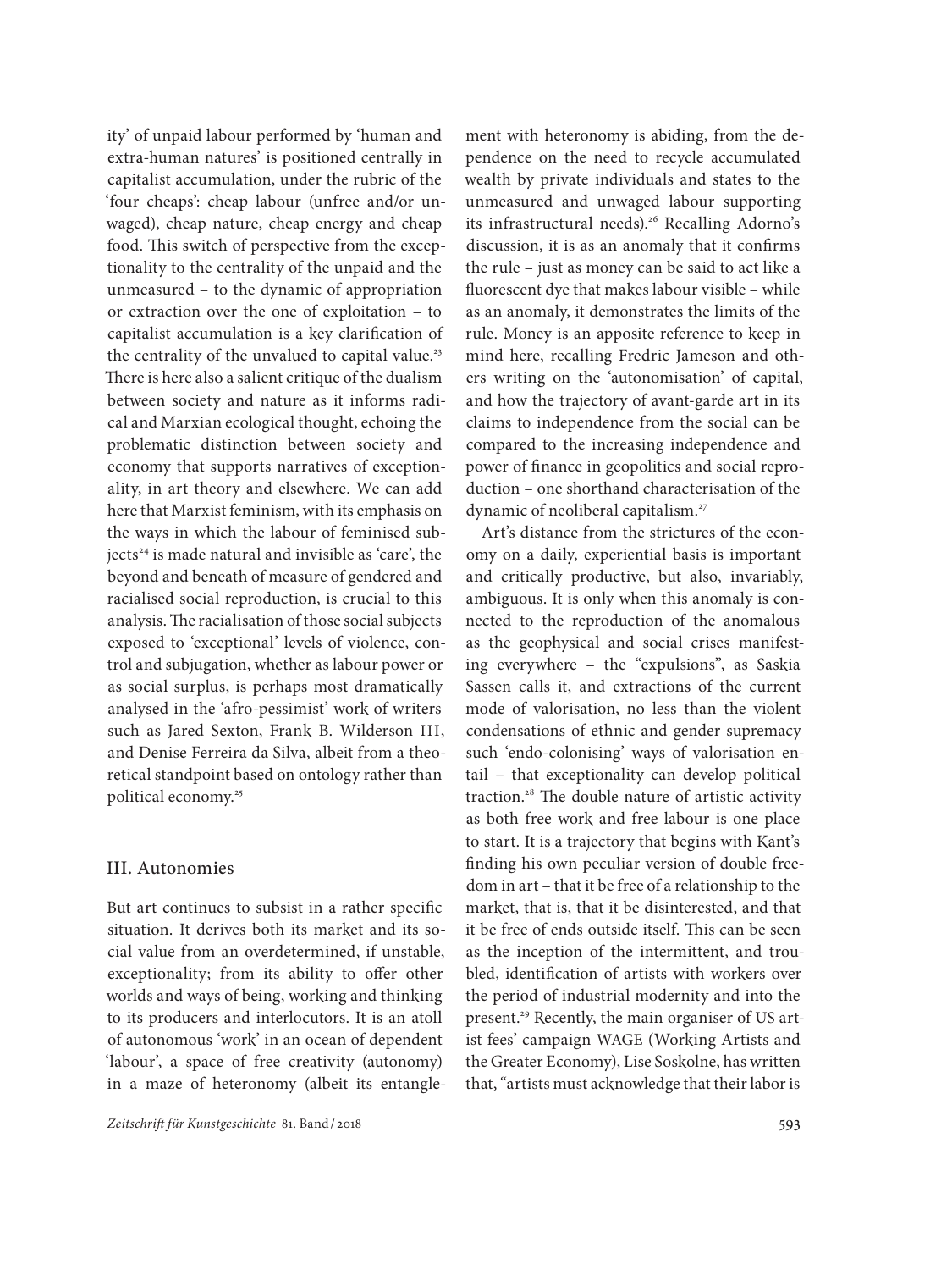not exceptional in its support of and exploitation by a multibillion-dollar industry, while simultaneously putting their exceptionality to work by engaging their own labor on political terms, and as a political act."30 Such reflections highlight the interlocking of the categories of 'exceptionality' and 'autonomy' in the analysis outlined here. Artistic autonomy has long been discredited as a romantic and conservative reflex of art's inability to deal with the fact that it is embedded in a capitalist society,<sup>31</sup> and its critical content dismissed in favour of a presumption of full immanence and integration, or 'subsumption', to the plenum of capitalist production and subjectivation. This has become an orthodoxy in recent decades, which is why it may be useful to stay with the category of autonomy, and reconstruct its critical potential as an exceptionality unimaginable without the rule (heteronomy). This is not only due to the fact that presuppositions of autonomy continue to exert real effects in the social and economic valorisation of the space of contemporary art. In doing so, they succeed not only in 'adding value' to heteronomous determinations such as market failure, intense exploitation and crippling educational debt, but in holding space for a social, political and sensuous autonomy whose territory is ever shrinking elsewhere. Yet art's autonomy is not guaranteed by art's exceptionality: as we have already seen in some detail, the exception is the material condition of possibility for the rule, from the totalising view of the reproduction of capital no less than in the symbolic economies of gender or race in relation to the paradigm of the 'human' (about which more below). Nor is it guaranteed by a sheer separation, however dialectically complex, as some readings of Adorno have suggested. The critical traction of actuallyexisting artistic autonomy lies rather in its capacity to act in and as determinate negation. As Iain McDonald has recently written, this refers to a point "whereby consciousness experiences contradiction not as something meaningless or aporetic, but rather as the negative force that propels

it to determine, i.e. think through and diagnose, contradictions in order to overcome them or 'negate' them".32 With this in mind, the leverage of the category of autonomy in the sphere of art is the transversality of such negation – because it allows us to connect to practices of autonomy located elsewhere than the institution of art. These may unfold as productive negations in the way Soskolne frames the politicisation of exceptionality vis-à-vis the conservative tendencies of 'the exceptional as usual'. This established or conservative form of exceptionality is not dissimilar to the non-dialectical rendition of artistic autonomy whose modernist dominance has been flipped over to its equally facile opposite in the metaphorical use of 'subsumption' – without in the least querying the material advantage of artistic subjects and institutions insofar as this exerts other-than discursive effects.

However, at this historical moment, the politics of such 'determinate negations' within and outside the aesthetic need to be spelled out, specifically for how they can either mobilise and reject the existing, routinised models of autonomy.<sup>33</sup> This is especially important because determinacy is more frequently encountered in contemporary art in the guise of affirmation, that is to say, the identification and implementation of concrete if acupunctural goals of social use-value which are furthered via the techniques and resources of the institution of art, and perhaps more broadly, the 'culture industry', depending on the policy guiding the project. These entail strategic re-routings of the social and economic value ('social capital') generated in the institution of art for ends located elsewhere, in a win-win scenario for the artist, the 'community', the art public, and other entities, such as diplomats, NGOs and real-estate developers, and latterly the artist's purchase on critical and political relevance. Here we can think of figures such as Theaster Gates and his dual economy of institutional art success and neighbourhood revitalisation, Renzo Martens and his dual economy of Western art institutional success and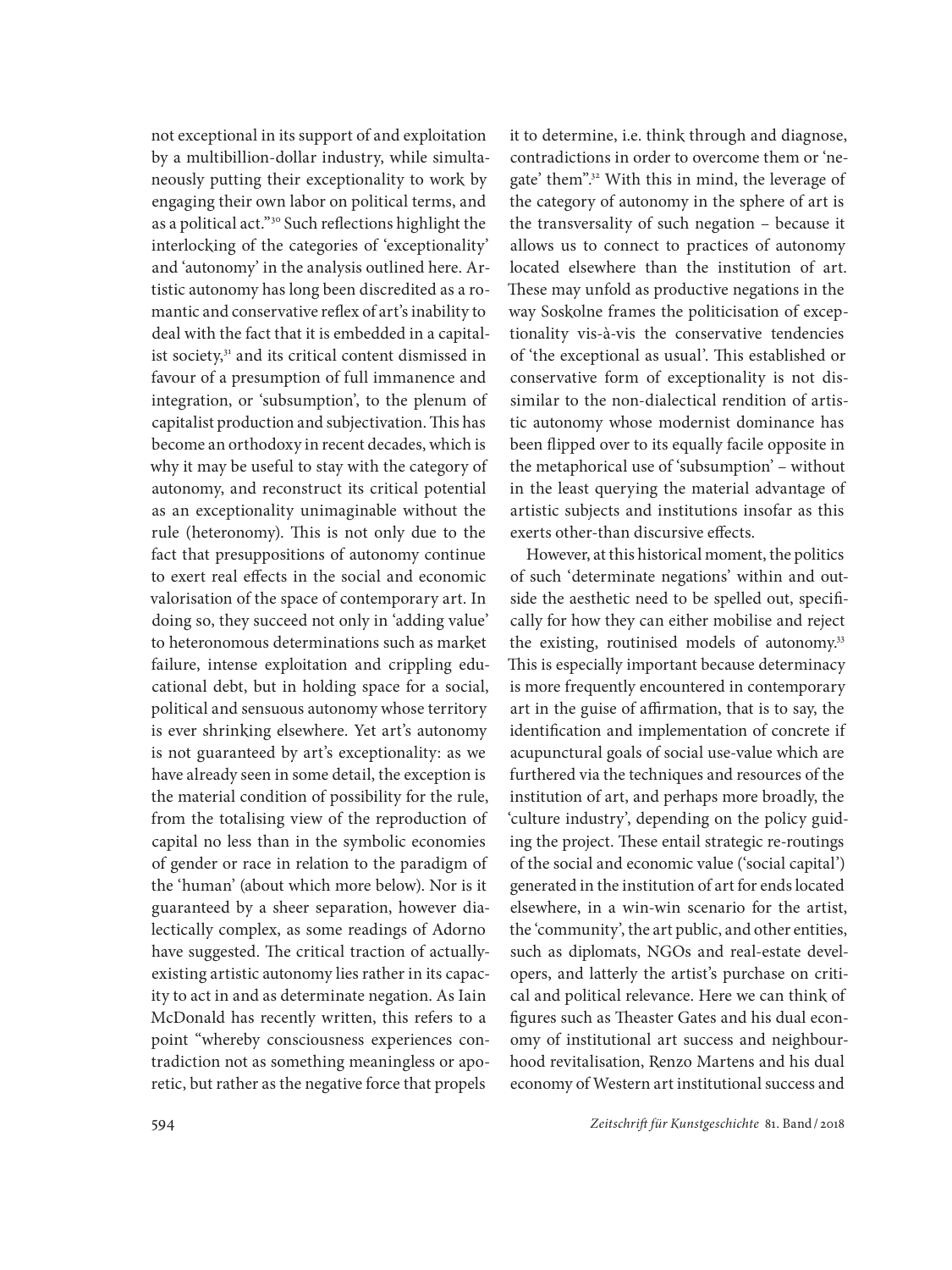rural Congolese cultural and economic development, or Marjetica Potrč and her small-scale environmental projects that traverse specific locations and the global art circuit. This is of course a small sample in a rather extensive and complex field. When not centred on established art stars, the principle of usefulness is extended to various state, municipal, non-profit and private programs which support artists as well as artistic infrastructures under the aegis of education and 'social practice', and where artists can be employed under conditions that largely emulate those of any other worker for such organisations.<sup>34</sup>

#### IV. Negation, Errancy

In aesthetic theories in the mould of Adorno's, which is to say, those which are informed by Hegelian dialectics, negation is implicit in any concept or situation, insofar as the possibility of social transformation lies in the non-identity between objects and concepts: the non-identity internal to any positive being. It is in this sense that we saw artistic autonomy as a 'determinate negation', whose critical traction lay in the way it could work through and against its own givens (of privileged separateness) rather than flowing out of an empirically anomalous status in terms of the 'economy', for example. However, this critical traction is often taken up, as well as critically assessed, within a horizon of improvement – spreading knowledge, improving conditions or fostering inclusion. A decade or more of the increasingly visible and trenchant work often grouped under the rubric 'afro-pessimism' or critiques of 'anti-Blackness' allows us to contrast another approach to negation which does not depart from the Hegelian-influenced ontology of art as sensuous non-identity but counters with a different version of totality – the ontology of black abjection as it is both expelled from, and constitutive of, non-black social life or 'civil society' in general. An important distinction Frank

B. Wilderson III makes between 'trying to build a better world' and the black opposition to such a project can be traced back to Kant's project of 'universal common sense'.<sup>35</sup> Here, the critical faculty of judgement is constitutive of universal subjects, whose universality is guaranteed by the equal access to disinterested non-cognitive experience, available through nature and, secondarily, art. This is the *sensus communis* and sensibility from which black (social) life is *a priori* and practically excluded, since blackness and a subjectivity present to itself, or to others, do not coincide in Western modernity, insofar as this subjectivity constitutes the ground of both humanity and citizenship. This presents another dimension of the fraught relations between exceptionality and norm at the origins and throughout the life of artistic autonomy: every separation presupposes a more foundational and unthought exclusion, here from the very category of the human subject and its putatively universal modes of feeling. The violence of the norm is cancelled in the modality of the aesthetic, only to return at another level – the exclusion from rational humanity capable of suspending its self-mastery in the common enjoyment of aesthetic experience.

Therefore, against Kant's positive enlightenment project which enshrines art in the production of (white) universality as an agency of common-world building, Wilderson opposes a negative 'irreconcilable' project which wants to "destroy the world".36 One way an inquiry into negation in contemporary art (as one way of deploying the 'exceptionality' and 'norm' dyad) can draw resources from this critical perspective is by making a distinction between the inscription of art in programs to improve the world, whether it is by states, NGOs or artist communities, where it frequently contributes to e. g. gentrification (improving the world for the wealthy) and the persistent negativity of art, both vis-à-vis other art and the world as it stands, a negativity which puts it on the same side, if not in the same mode, as political struggle. Recent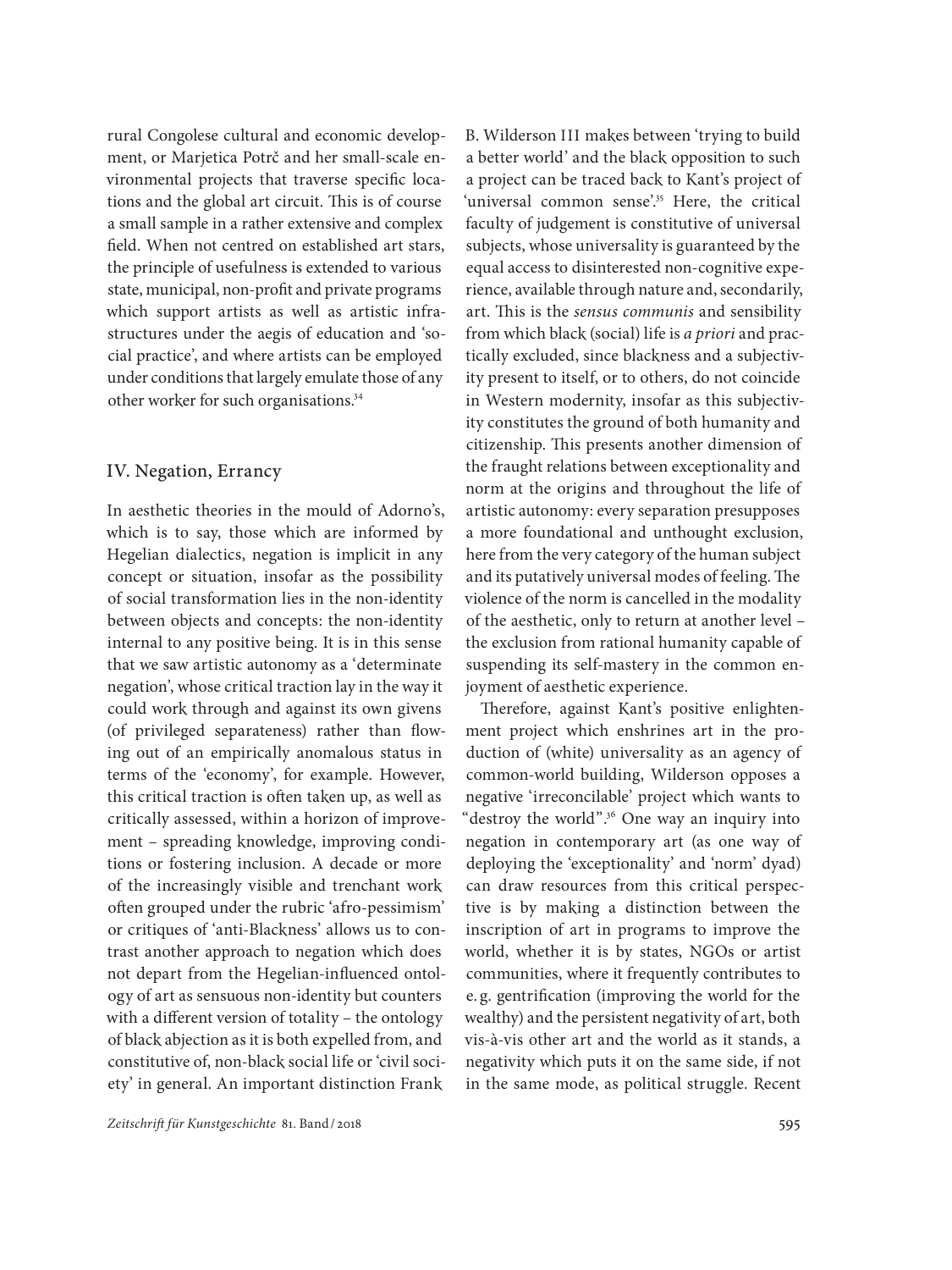incidents such as the call to remove and destroy Dana Schutz's painting of a press photograph of Emmett Till in his coffin, included in the 2017 Whitney Biennial, throw a stark light on the uneasy dialectic between the critical theory account of negation-as-autonomy and a more volatile stance of negation-as-struggle that can form the parameters for political action in the sphere of art, particularly attending to the radical cancellation (rather than expansion) of 'the world' enunciated in afro-pessimism's black radical idea of 'destruction'.<sup>37</sup>

This brings us back to Wilderson's invocation of the shortcomings of a politics of refusal which is limited to the frame of the existent and its premises – revolution is fated to be reformist unless it also attacks the presuppositions of its possibility: patriarchy, the (white) Human. A subtle but thoroughgoing negativity of this type can be seen in the current practice of the artist Cameron Rowland, whose installations consist of furniture and accessories often manufactured in local prisons, where a racialized population does not 'own' their labour and cannot freely sell it, unlike the exceptional 'non-labour' of the artist.38 These objects are rented by him and are for rent in turn, eschewing both the status of a work and these objects' imbrication in an art market. There is a concern with making visible while avoiding the closures of representation, an approach that partakes of pre-modern allegory as much as of the conceptual décor or environmentas-ideology familiar from, for instance, the work of Marcel Broodthaers. Another relevant work is 2016's *Disgorgement*, a legal term for reparations payable by insurance companies who still hold slave insurance policies on their books taken out prior to the termination of that legal institution in the United States. Here, Rowland has started a Reparations Purpose Trust which holds shares in one of the named insurance companies until such time as they are obligated to make the reparations payments through the passage of federal legislation in the U.S. – legislation which has

been introduced as a bill in Congress every year since 1989 without success. This really would be a payout contingent on 'the end of the world', in a limited manner of speaking. Yet, in the political climate of the Trump presidency, such an outcome seems further away than ever.<sup>39</sup>

#### V. Conclusion

This essay has charted a line through some of the implications of 'exceptionality' as a condition for processes both of reproduction and of negation in contemporary art as they get entangled in the everyday of that institution. Exceptionality was also found to have a constitutive status in the value relations of capitalist society, with the reliance on unpaid and unmeasured labour, energy and resources both complementary to and just as crucial in those relations as the more standard account of profit-making through the extension of commodification. This can potentially offer a perspective enabling a clearer apprehension of the role of power and subjectivation in the operations of capital, and therefore allows us to see the structural centrality of race and gender to a form of value that both homogenises and incessantly generates exceptions, whether in the form of elevation, as for art, or abjection, as for humans and non-humans that are both exploited and discarded. Artistic autonomy was invoked as a 'statutory' or institutionalised form of exceptionality, with art as a social practice that is understood to be subject to laws that are selfgenerated (the etymology of 'autonomy'). This is the status of autonomy that also occasionally allows it to exercise law-making capacity outside its domain, as can be seen in the involvement of art in ameliorative social programmes, but also in social protest. The Adornian understanding of artistic autonomy as something beyond this, as an antagonistic rather than a passive relation of art to its dependencies, opened the way to a consideration of the lived exceptionality of race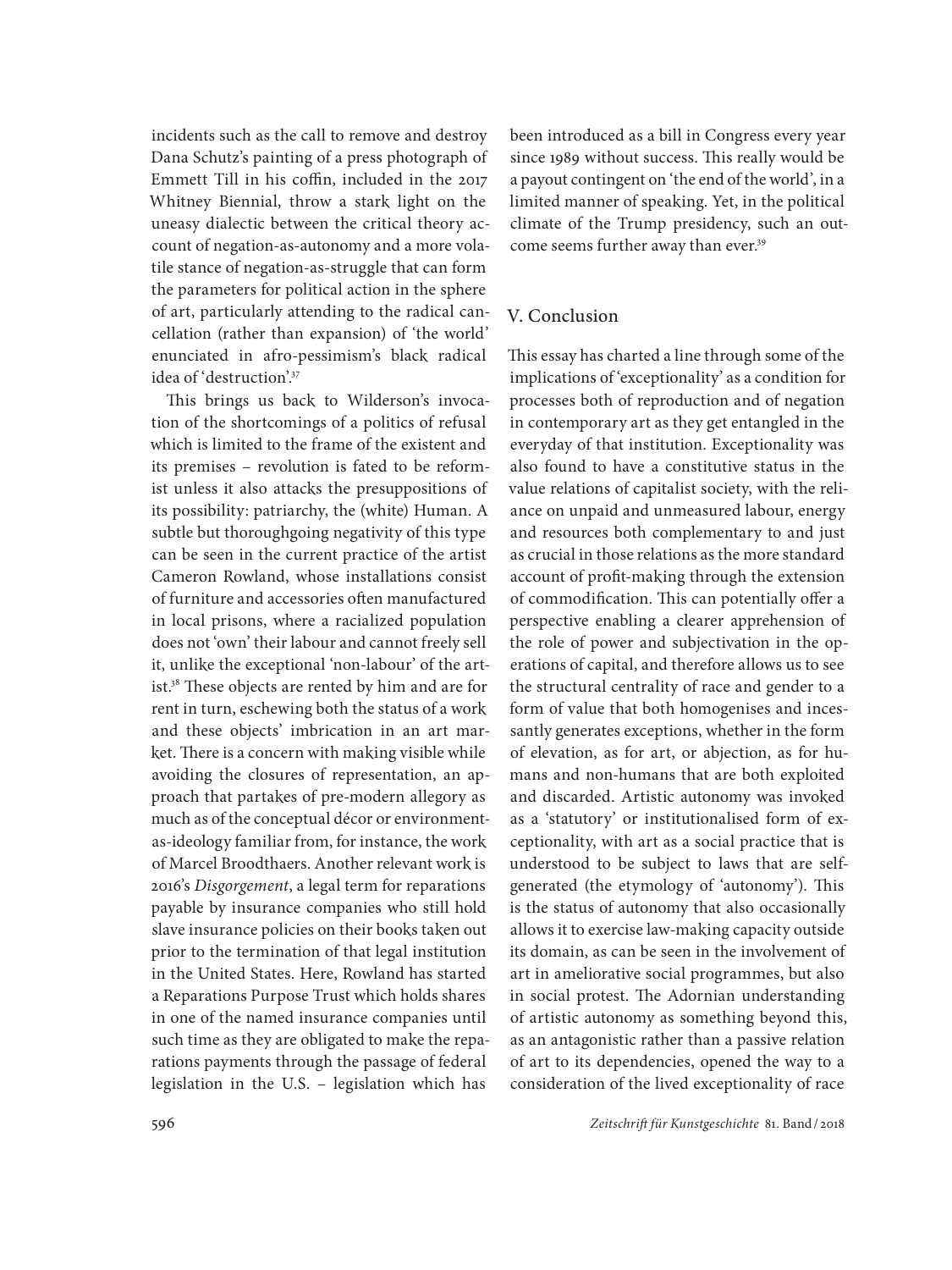to the universality of the aesthetic, turning the field of aesthetics into a stage for the determinate negations of struggle within and beyond the institution of art. However, taking the cue from 'afro-pessimist' work to unfold this somewhat dense term, at what level does a 'determinate negation' get posed – is it simply a strategic premise of political praxis or critical analysis? Or does it have to also delve into those particular forms of social relations that have concretised not simply at the level of the political, economic or social, but of the ontological? Here one salient question would be to investigate the relationship between the totalising concept of the 'world' in afro-pessimist thought and the totality of capitalist social relations in the Marxist sense. The distinction between the register of the ontological and the socio-historical at work in these two approaches has significant consequences for how the concept

- 1 The British theorists Peter Osborne, John Roberts, and Dave Beech consistently make this argument, the basic premises of which – minimalist as they are – I find reasonably persuasive. See especially John Roberts, *The intangibilities of form: Skill and deskilling in art after the readymade*, London/New York 2007, which I deal with more extensively in my recent monograph: Marina Vishmidt, *Speculation as a mode of production,*  Leiden/Boston 2018. For art's exemption from most mainstream economic categories, see Dave Beech, *Art and value: Art's economic exceptionalism in classical, neoclassical and Marxist economics*, Leiden/Boston 2015; for art's exemption from subsumption to value production, see Daniel Spaulding, A clarification on art and value, in: *Mute*, 28 May 2015, URL: http:// www.metamute.org/editorial/articles/art-value-andfreedom-fetish-0 (date of last access 12 July 2018). In a review essay on *Art and Value*, Josefine Wikstrom takes issue with Beech's reductive framing of the 'economic' and argues for imparting a social dimension to the analysis through the use of *inter alia* Theodor W. Adorno's aesthetic theory and attention to class and gender. Josefine Wikström, Art's economic exceptionalism, in: *Mute*, 12 November 2015, URL: http://www. metamute.org/editorial/articles/art's-economic-exceptionalism (date of last access 12 July 2018).
- 2 For Karl Marx on the categories of real and formal subsumption, see Karl Marx, *Capital: A critique of*

of 'negation' operates within them. The translation appears to be far from direct, though its very feasibility seems to rely on holding the two in tension rather than positing either as the absolute horizon or absolute cancellation of the other.

Art's position in these debates, if taken to be a 'plenipotentiary' of other worlds and times as well as an alibi for the existing situation (Adorno), has not yet been unpicked in terms which try to gauge its potential for critical negativity in relation to the scale this negativity can be said to have effects; even historical discussions of the 'abolition of art' did not pursue this abolition as far and as abstractly to the abolition of the 'world'. Far from a definitive foray in this direction, this essay would like to open up this debate as a line of research which is potentially suggestive, but whose generativity will lie entirely in its specific applications.

*political economy*, vol. 1, trans. by Ben Fowkes, London 2004, section II of the appendix: Results of the immediate process of production, 1019 – 1064. For illuminating context on the philosophical category of subsumption and how it is taken up in a periodising Marxist historiography, see Endnotes collective, The history of subsumption, in: *Endnotes* 2, 2010, 130 – 152.

3 While these factors – commodification of labour, private property, money, market discipline gaining ascendancy over feudal relations – may be present in various kinds of societies which are not capitalist, it is their specific conjunction and consistency that characterises a society as capitalist. Debate about when and where the capitalist mode of production can be said to have 'started' traverses Marx and Engels, as well as a vast literature up to the present. Some of the touchstones include Robert Brenner and Ellen Meiksins Wood, who locate the origins of capitalism in early modern England's changes in agrarian property relations, and Alexander Anievas, Kerem Nişancıoğlu and Jairus Banaji, who trace it back further in time and beyond the 'European' space. See Robert Brenner, The agrarian roots of European capitalism, in: Trevor H. Aston and C. H. E Philpin (eds.), *The Brenner debate: Agrarian class structure and economic development in pre-industrial Europe*, Cambridge 1987, 213 – 328; Ellen Meiksins Wood, *The origin of capitalism*, New York 1999; Alexander Anievas and Kerem Nişancıoğlu, *How*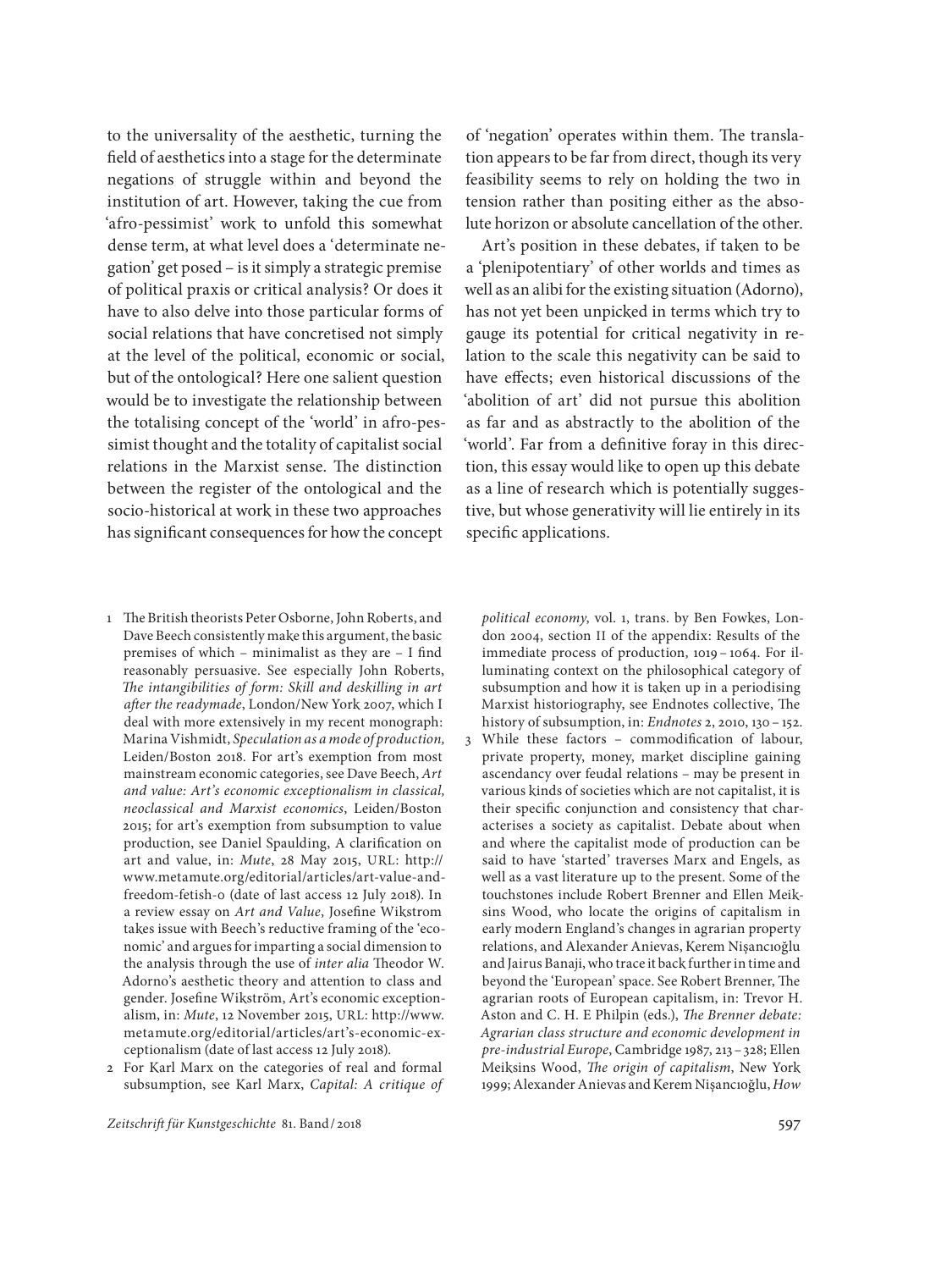*the West came to rule: The geopolitical origins of capitalism*, London 2015; Jairus Banaji, *Theory as history: Essays on modes of production and exploitation*, Leiden/Boston 2010.

- 4 For just the tip of the rich literature on this, see Silvia Federici, *Caliban and the witch: Women, the body and primitive accumulation*, New York 2004; Cedric J. Robinson, *Black Marxism: The making of the black radical tradition*, Chapel Hill 1999; Eric Williams, *Capitalism and slavery*, Chapel Hill 1944; Endnotes collective, The logic of gender, in: *Endnotes* 3, 2013, 56 – 90; Asad Haider and Salar Mohandesi (eds.), Social reproduction, 2 November 2015, in: *Viewpoint Magazine* 5, URL: https://www.viewpointmag. com/2015/11/02/issue-5-social-reproduction/ (20 July 2018).
- 5 A magisterial recent publication on the centrality of 'unfree labour' and violence to the routine operations of the global market from its rise to dominance, including the statistically considerable occurrences of slavery, bonded and child labour in the current period, see Heide Gerstenberger, *Markt und Gewalt: Die Funktionsweise des historischen Kapitalismus*, Münster 2017.
- 6 Theodor W. Adorno, *Aesthetic theory*, trans. by Robert Hullot-Kentor, London 2013, 310.
- 7 Beech 2015 (as note 1).
- 8 Raymond Williams, *Resources of hope: Culture, democracy, socialism*, London/New York 1989, 3 – 14.
- 9 Michel Foucault, *The birth of biopolitics*: *Lectures at the Collège de France 1978 – 1979*, ed. by Michel Senellart and Arnold I. Davidson, trans. by Graham Burchell, Basingstoke 2008; Werner Bonefeld, *The strong state and the free economy*, London 2017.
- 10 Notably, different elements of the state have greater or lesser success at achieving this, depending on their functions: it is easier to attribute neutrality, even benevolence, to a state health or postal service, than it is to the state's punitive organs, such as prisons, police, or the judicial system.
- 11 The classic reference points for these fundamentals of modern state theory include Thomas Hobbes' *Leviathan*, for its argument that the absolute monarch as proto-state is capable of reconciling the passions of the warring multitude by standing above them. On the other hand, the absence of a strong central authority is conducive to a social relapse back into barbarism, or a 'state of nature' envisioned as brutal, atomised and competitive. In the *Prison notebooks*, Antonio Gramsci discusses the state as the mediator of contradictory factions and classes by means of establishing its 'hegemony' or social consensus on the legitimacy of the judiciary, the media, and other mechanisms of promulgating national unity. Georg Wilhelm Friedrich Hegel's *Philosophy of right* sets out the notion of the state as an impersonal arbiter situ-

ated above and beyond the self-interested conflicts of the spheres of the family and civil society.

- 12 Historical instances of 'really existing', totalitarian socialism dropped the 'bourgeois' from this argument – as no doubt Marx did too, on various occasions – and took it to say that the state can express *any*  class interests, rather than itself being the product of a specific class relation. An argument which has and continues to be interpreted in terms that would favour a 'takeover' model of the state for social democracy or even for socialism. The state as a neutral vessel which can be injected with any social content can be seen as the idealistic premise underpinning this pragmatic-seeming approach. The Marxian literature on the state is less extensive than may be imagined; a touchstone remains the work of Nicos Poulantzas. See James Martin (ed.), *The Poulantzas reader: Marxism, law and the state*, London/New York 2008. For a more historical and genealogical inquiry, see Heide Gerstenberger, *Impersonal power: History and theory of the bourgeois state*, trans. by David Fernbach, Leiden/Boston 2009.
- 13 Evgeny Pashukanis, The general theory of law and Marxism [1924], in: Piers Beirne and Robert Sharlet (eds.), *Selected writings on Marxism and law*, London/New York 1980, 37 – 131. Like a number of other Marxist scholars working in the Soviet Union at the time who made fundamental contributions, such as Isaac R. Rubin in value theory or Mikhail Bakhtin in literary theory, Pashukanis was eliminated by the Stalinist regime in the 1930s.
- 14 These rights may be abrogated in cases where the absence of whiteness or maleness stands as an obstacle in the way of full legal personhood, historically or in the present. A small sample of relevant literature would include Carole Pateman, *The sexual contract*, Stanford 1988; Charles W. Mills, *The racial contract*, Ithaca 1997; Saidiya V. Hartman, *Scenes of subjection: Terror, slavery, and self-making in nineteenth-century America*, Oxford 1997; Ruth Wilson Gilmore, *Golden Gulag: Prisons, surplus, crisis, and opposition in globalizing California*, Oakland 2007; Angela Mitropoulos, *Contract and contagion: From biopolitics to oikonomia*, Wivenhoe/Port Watson/ New York 2011.
- 15 This is a discussion that should be primary to genealogies of neoliberalism, as an ideological system that is invested in the maximising, self-owning individual and the sanctity of property contracts. Yet a number of critics of neoliberalism, such as political theorist Wendy Brown, persist in seeing an opposition rather than an affinity between the classic 'free individual' and neoliberal policies. See Wendy Brown, *Undoing the demos: Neoliberalism's stealth revolution*, New York 2015. For a similar view, see Paul Mason, Democracy is dying – and it's startling how few people

598 *Zeitschrift für Kunstgeschichte* 81. Band/ 2018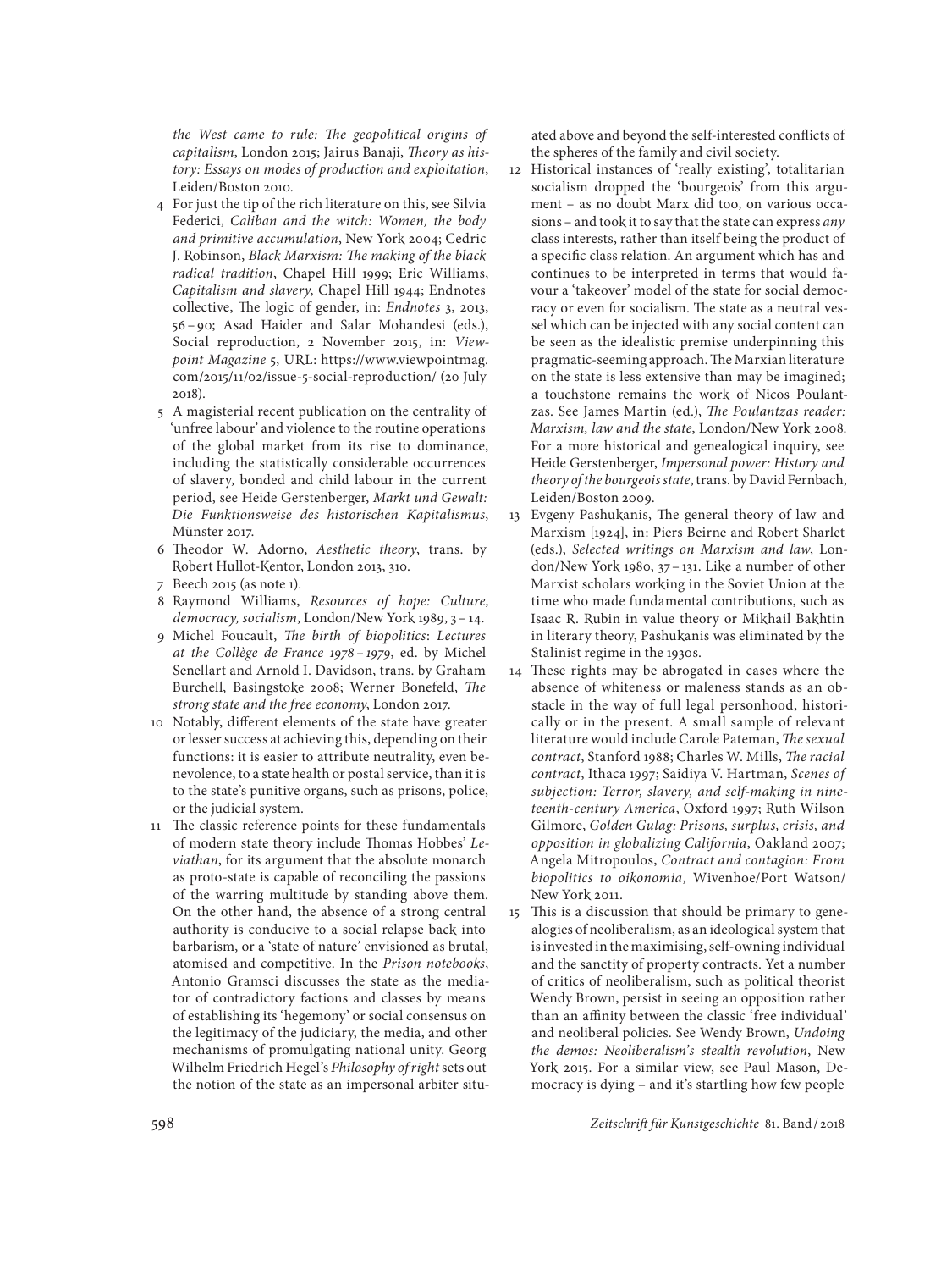are worried, in: *Guardian,* 31 July 2017, URL: https:// www.theguardian.com/commentisfree/2017/jul/31/ democracy-dying-people-worried-putin-erdogantrump-world (date of last access 17 September 2017).

- 16 Foucault 2008 (as note 9).
- 17 Timothy Mitchell, Fixing the economy, in: *Cultural Studies* 12, 1998, 82 – 101: 92; See also idem, Rethinking economy, in: *Geoforum* 39, 2008, 1116 – 1121, and *Carbon democracy: Political power in the age of oil*, London/New York 2013, 109 – 143.
- 18 Ibidem.
- 19 For the elaboration of the concept of 'epistemic violence', see Boaventura de Sousa Santos, *Epistemologies of the South: Justice against epistemicide*, Boulder 2014.
- 20 However, the standard statistical tables of 'goods and services' claim to be able to encompass the sort of value – in the sense 'value' has in neoclassical economics – produced by any entity which trades in the market. Yet in this discipline of economics, value is a very imprecise notion, and one which is largely conflated with price.
- 21 More recently, the 'sharing economy', including platforms such as Air BnB, Uber or Taskrabbit, has extended those corrective attempts to individuals and households as well. See Nick Srnicek, *Platform capitalism*, Cambridge 2016; Tom Slee, *What's yours is mine: Against the sharing economy*, Portland, Or. 2017. For a more optimistic account, see Trebor Scholz and Nathan Schneider (eds.), *Ours to hack and own: The rise of platform cooperativism, a new vision for the future of work and a fairer Internet*, Portland, Or. 2017.
- 22 See Federici 2004 (as note 4). Also Maria Mies, *Patriarchy and accumulation on a world scale: Women in the international division of labour*. London 1999.
- 23 Jason W. Moore, *Capitalism in the web of life: Ecology and the accumulation of capital*, London/New York 2015. Moore characterises capitalism as neither a social nor an economic system but as a "way of organizing nature" (ibidem). The purported externality of nature to society is perhaps the chief way this is done; if nature falls outside the paradigms of social life, as expressed in the economy, it cannot be incorporated into schemes of value – having no value, it becomes infinitely abundant and disposable; 'cheap nature', as Moore terms it. Aside from this, the concept of 'ecosystem services' represents perhaps the main attempt by economic orthodoxy to extend its metrics to 'nature'. There is a large amount of empirical and critical literature on this. See Gretchen C. Daily, Tore Söderqvist, Sara Aniyar et. al., The value of nature and the nature of value, in: *Science* 289, 2000, 395 – 396.
- 24 I refrain deliberately from following the current tendency to sidestep the perils of dualism by employing the term 'bodies' in preference to 'subjects' or 'people', terms which of course carry their own difficult baggage. See Marina Vishmidt, Corporeal abstractions:

Body as site and cipher in feminist art and politics, keynote at the conference *Speak, body: Art, the reproduction of capital and the reproduction of life*, University of Leeds, 22 April 2017.

- 25 Indicatively, see Frank B. Wilderson III, *Red, white & black: Cinema and the structure of US antagonisms*, Durham, NC 2010; Jared Sexton, *Amalgamation schemes: Antiblackness and the critique of multiracialism*, Minneapolis 2008; Denise Ferreira da Silva, *Towards a global idea of race*, Minneapolis 2007.
- 26 On this point, Sven Lütticken suggests that "art has been conceived in different and frequently incompatible ways as *work against labour*", a potential that can take negative and political forms as well as conservative and compensatory ones. He goes on to say: "In the modern division of labour, the artist's job was to perform qualitative acts as a stand-in for liberated human activity, for true praxis, under capitalist conditions. The artist was a specialist of the qualitative in the realm of quantity – as another modern specialism, but one that took the form of an exception." In this text, Lütticken provides a trenchant companion analysis to the one undertaken here, enumerating the various ways art has been deemed exceptional to capitalist social relations which themselves come to seem more and more anomalous as the 'financial crisis' drags on without an end in sight. See Sven Lütticken, The coming exception: Art and the crisis of value, in: *New Left Review* 99, 2016, 111 – 136.
- 27 Fredric Jameson, Culture and finance capital, in: *Critical Inquiry* 24, 1997, 246 – 265. For a systematic if sometimes abstruse reading of the modernist avantgarde using the tools of value-form analysis, which draws analogies between art and the growing autonomy of finance within a crisis-ridden history, see Daniel Spaulding, Value-form and avant-garde, in: *Mute*, 27 March 2014, URL: http://www.metamute. org/editorial/articles/value-form-and-avant-garde (date of last access 20 July 2018).
- 28 Saskia Sassen, *Expulsions: Brutality and complexity in the global economy,* Cambridge, Mass. 2014.
- 29 Vishmidt 2018 (as note 1).
- 30 W.A.G.E., Online digital artwork and the status of the "based-in" artist, in: *e-flux journal 56th Venice Biennale* (Supercommunity, 27 May 2015, Day 16), URL: http://supercommunity.e-flux.com/texts/online-digital-artwork-and-the-status-of-the-based-in-artist/ (date of last access 17 September 2017).
- 31 This is not to overlook the role of art in relation to the state in 20<sup>th</sup> century Central and East European contexts, as well as some of the post-colonial ones – contexts in which art's relation with the state would not have been to a capitalist state, at least not directly.
- 32 Iain McDonald, Cold, cold, warm: Autonomy, intimacy and maturity in Adorno, in: *Philosophy and Social Criticism* 37, 2011, 669 – 689.

*Zeitschrift für Kunstgeschichte* 81. Band/ 2018 599